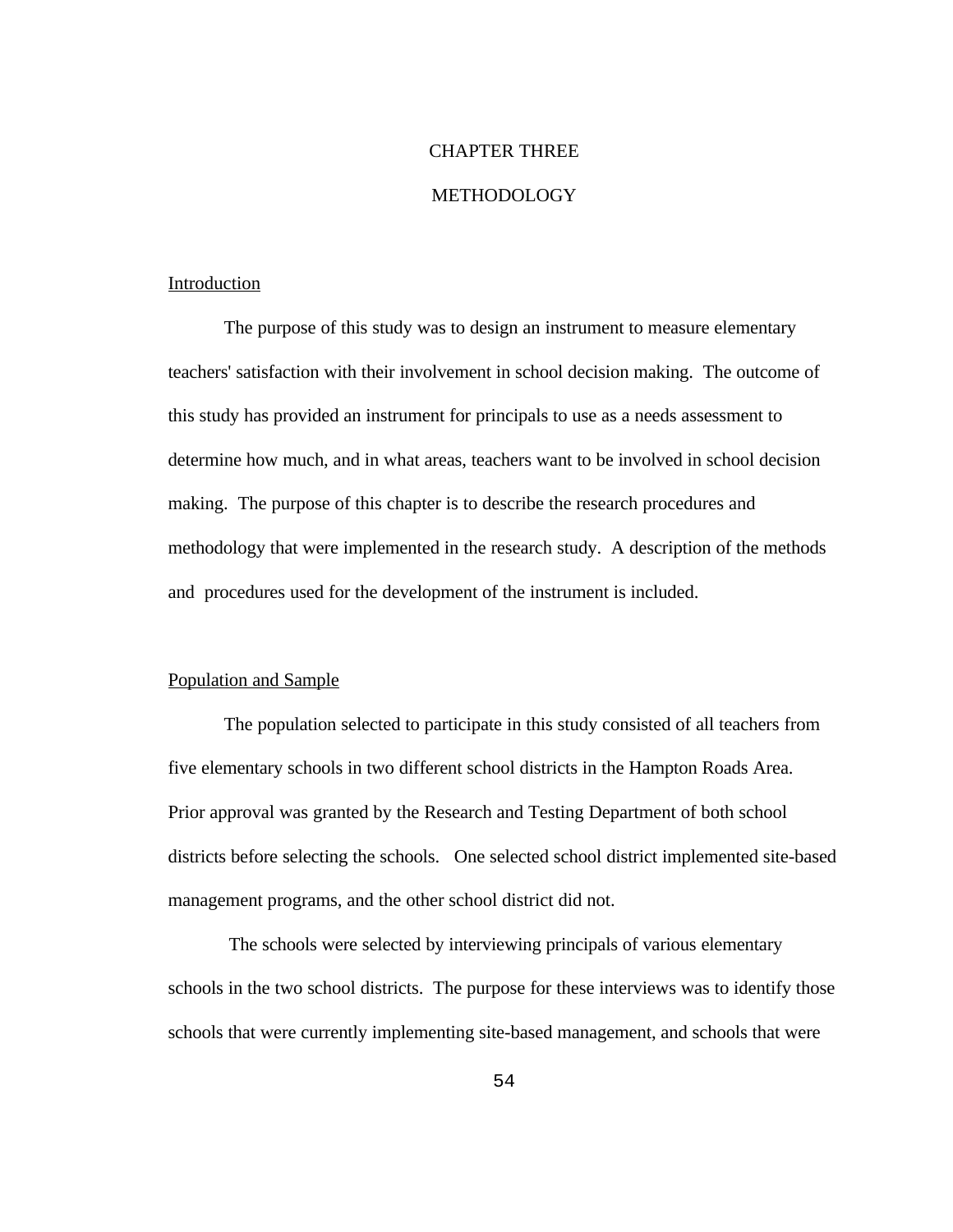implementing little or no site-based management. Each principal was called to set up an appointment for an interview prior to the delivery of the survey instruments. During the interviews, the researcher asked a variety of questions in order to learn of the various cultures of the schools. The principals were asked to peruse the instrument to see if they agreed that the items included were appropriate. Also, they were asked if they believed this instrument would serve as a tool for principals to use as a needs assessment to find out how much, and in what areas, teachers wanted to be involved in school decision making. Finally, the researcher asked each principal for their permission to have their teachers participate in this study.

All five principals granted the researcher permission to include their teachers in this study. The principals volunteered to distribute the survey instruments themselves. The researcher delivered and collected the instruments at the designated times requested by the principals. The principal at the first school (a non site-based management school) gave the surveys to the teachers during a faculty meeting. All teachers in attendance (38) completed the surveys. The principal at the second school (a site-based management school) also gave the surveys during a faculty meeting. All teachers in attendance (44) completed the surveys. The principal at the third school (a non site-based management school) placed the surveys in the teacher's mailboxes. Thirty of the 36 surveys were completed after two different collection dates. The principal at the fourth school (a sitebased management school) distributed the surveys during a meeting. All teachers in attendance (37) completed the surveys. The principal at the fifth school (a non site-based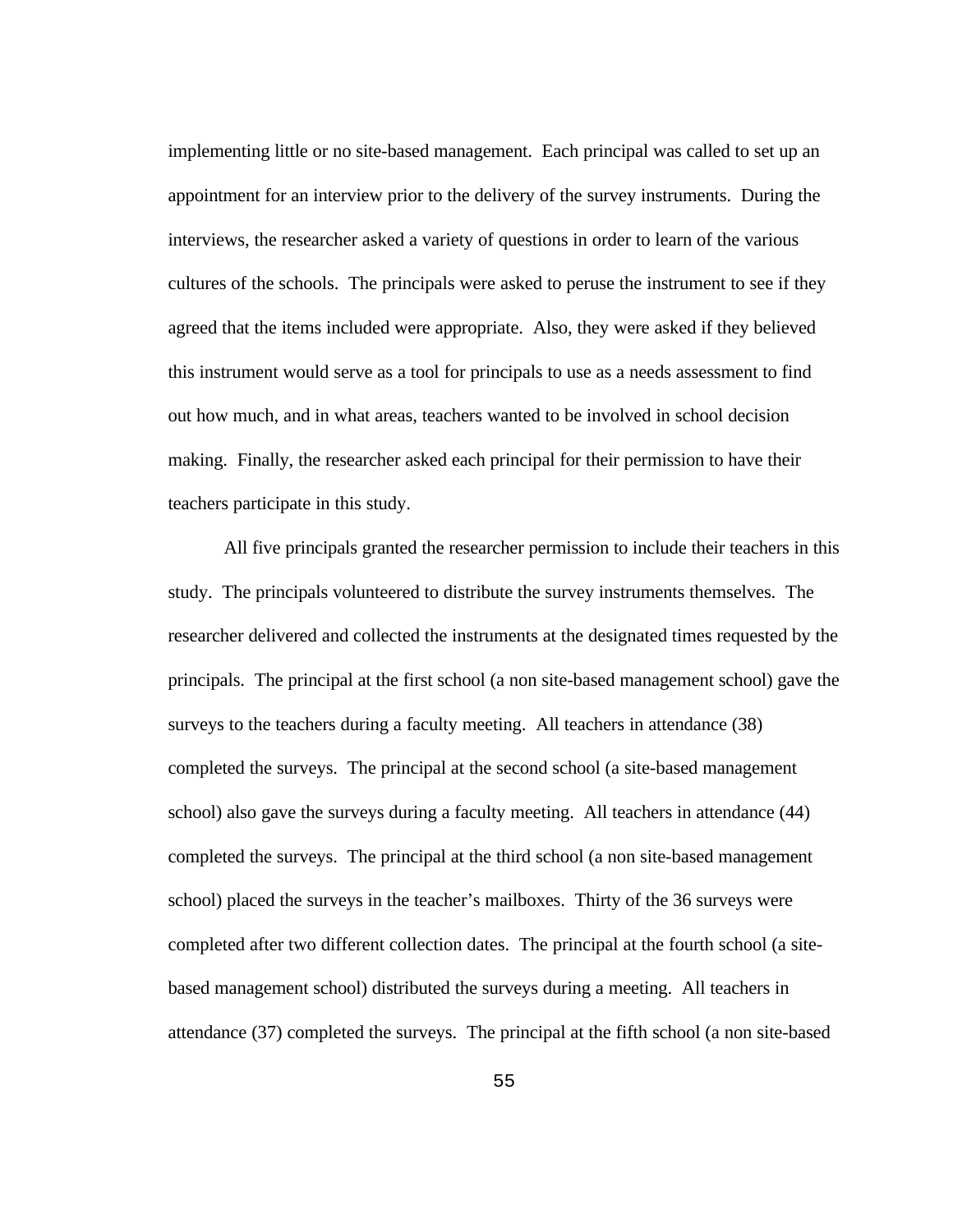management school) placed the surveys in the teacher's mailboxes. Nineteen out of 36 surveys were completed after two different collection dates. The number of responding teachers in the five schools, and the percentage of teachers responding by school ranged from 53% to 91%. There was no significant difference in the response rate for teachers in the site-based management schools as compared to the non site-based management schools. All instruments returned were used in the study. These data are shown in Table 1.

One hundred sixty-eight teachers participated in the study. Eighty-one teachers were in site-based management schools and 87 were in non site-based management schools. The sample included 150 females (89.3%) and 10 males (6.0%). Eight teachers (4.8%) did not respond to the question related to sex. One hundred-eleven (66.1%) of the teachers were White. Forty-three (25.6%) of the teachers were African American. Four (2.4%) were other minorities. Ten (6.0%) of the teachers did not respond to the question related to race. The average age of the teachers was 39.26 years, and the average number of years of experience was 13.76. These data are shown in Table 2. Correlations were computed to determine this data using the SPSS statistical program.

Cross tabulations were computed to show the educational levels of teachers across the five schools in relationship with their job assignment. The results indicated that of the 168 respondents, 46.4% of the teachers held the bachelor's degree while 41.7% of the teachers held the master's degree. Table 3 shows the break down of each teacher's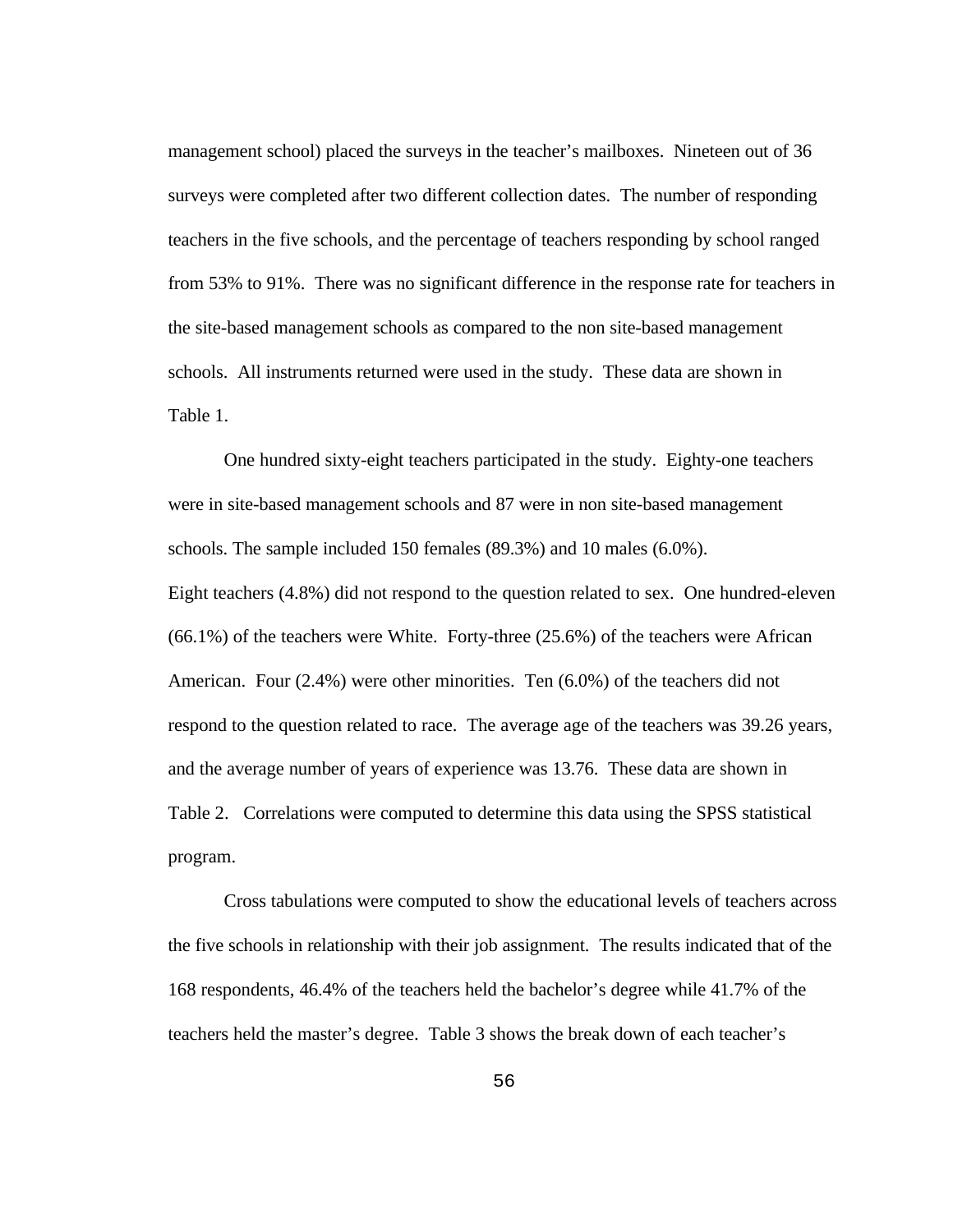## INSTRUMENT RETURN DATA

| School              | Number of   | Number of                | Percent of Teacher |
|---------------------|-------------|--------------------------|--------------------|
|                     | Respondents | <b>Teachers on Staff</b> | Respondents        |
|                     |             |                          |                    |
| School 1 (NSBM) $*$ | 38          | 42                       | 91%                |
| School $2$ (SBM)*   | 44          | 49                       | 90%                |
| School 3 (NSBM)     | 30          | 36                       | 83%                |
| School 4 (SBM)      | 37          | 50                       | 74%                |
| School 5 (NSBM)     | 19          | 36                       | 53%                |

## Respondents by School Type

\*Note: NSBM denotes non site-based management schools and SBM denotes site-based management schools.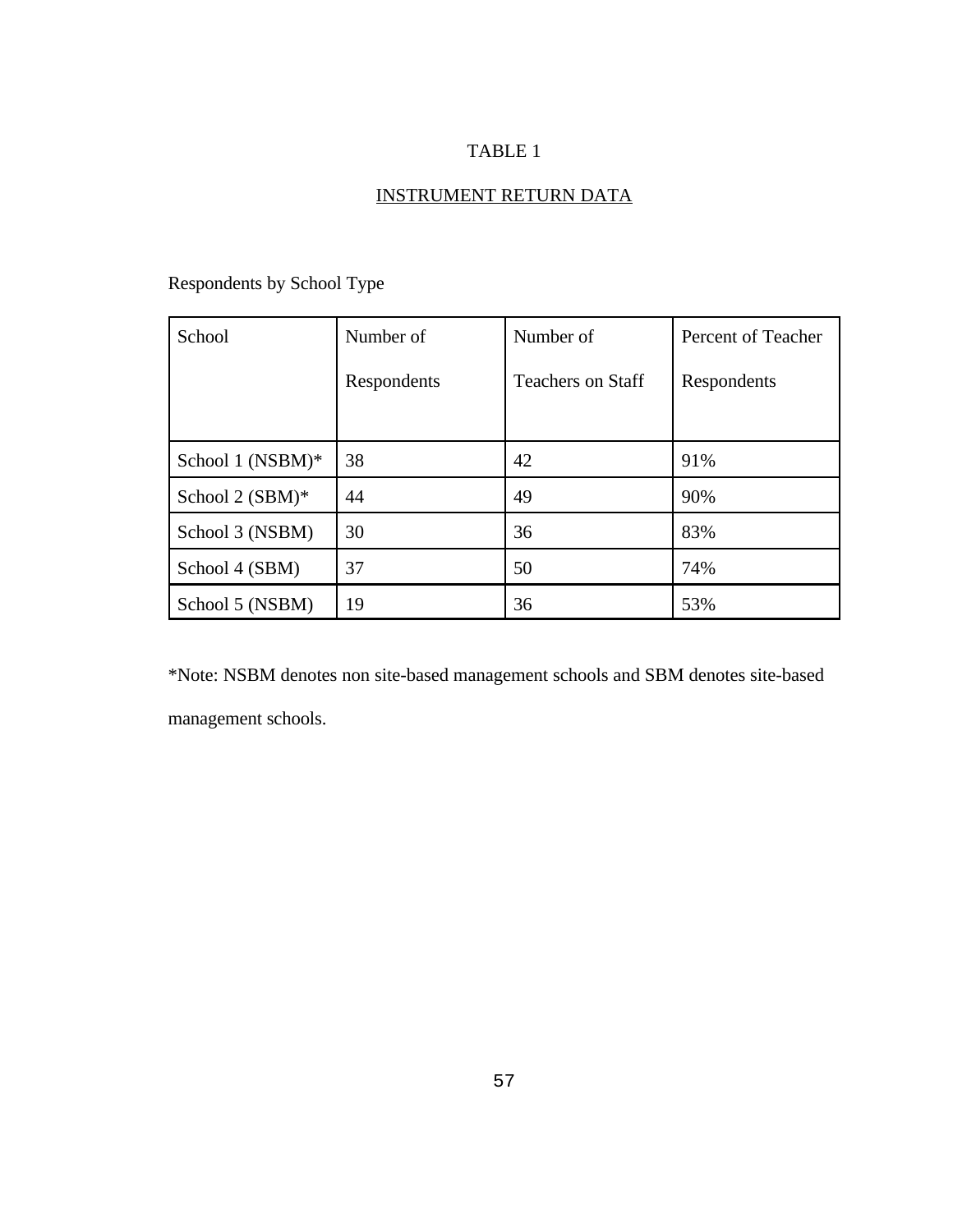## AGE AND EXPERIENCE OF TEACHERS

|                   | Mean  | <b>STDDEV</b> |     |
|-------------------|-------|---------------|-----|
| AGE               | 39.26 | 9.96          | 144 |
| <b>EXPERIENCE</b> | 13.76 | 9.62          | 147 |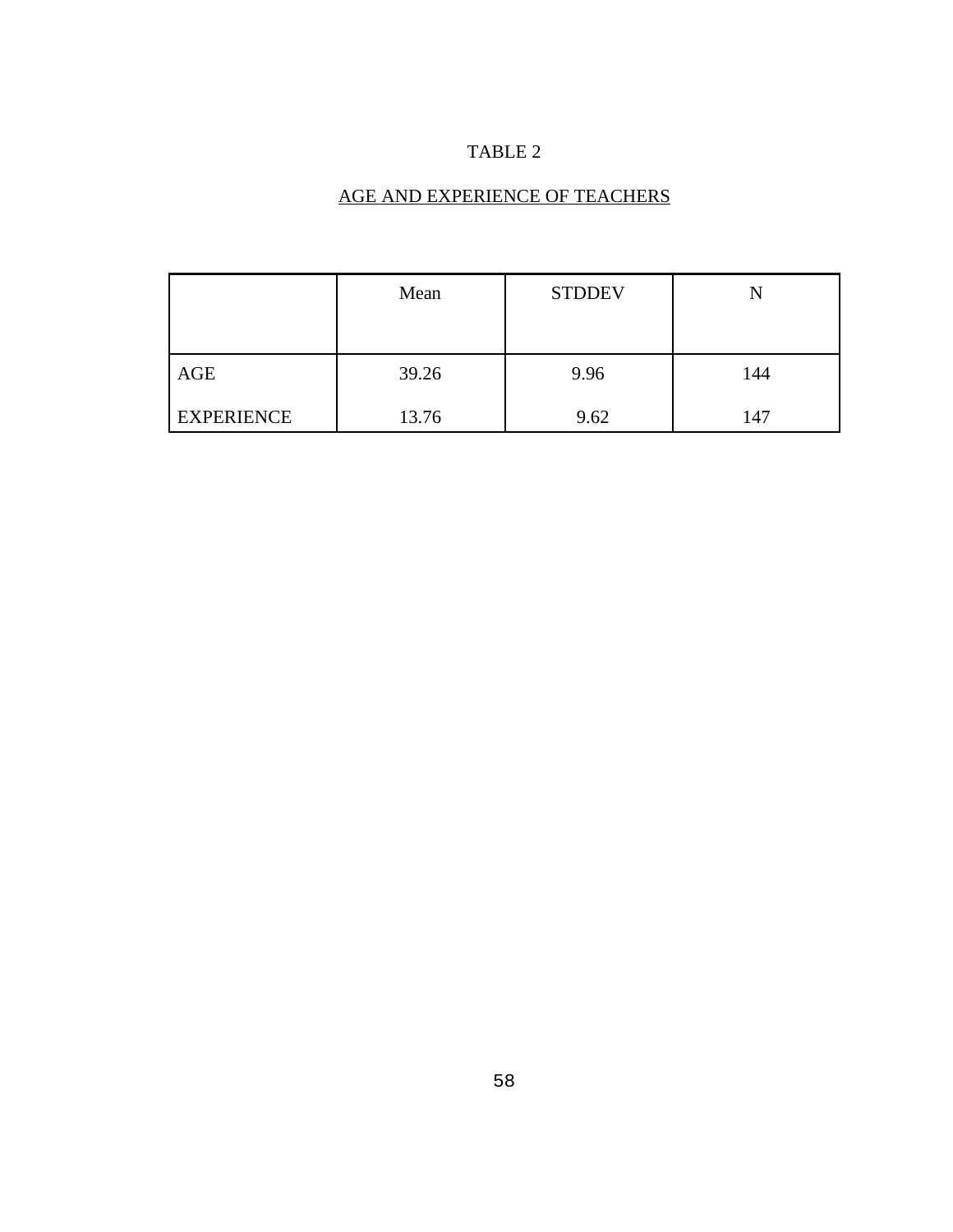## EDUCATIONAL LEVEL

|            | N <sub>o</sub><br>Response | <b>BA/BS</b><br>Degree | MA/MS<br>Degree | CAGS<br>Degree | Doctoral<br>Degree | Total |
|------------|----------------------------|------------------------|-----------------|----------------|--------------------|-------|
| 1st.       | $\overline{0}$             | 14                     | 11              | $\mathbf{1}$   | $\overline{0}$     | 26    |
| grade      | 0%                         | 8.3%                   | 6.5%            | .6%            | 0%                 | 15.5% |
| 2nd.       | $\overline{0}$             | 9                      | 10              | $\overline{0}$ | $\overline{0}$     | 19    |
| grade      | 0%                         | 5.4%                   | 6.0%            | 0%             | 0%                 | 11.3% |
| 3rd.grade  | $\overline{0}$             | 9                      | $\overline{2}$  | $\overline{0}$ | $\overline{0}$     | 11    |
|            | 0%                         | 5.4%                   | 1.2%            | 0%             | 0%                 | 6.5%  |
| 4th. grade | $\overline{2}$             | $\overline{7}$         | 3               | $\overline{0}$ | $\overline{0}$     | 12    |
|            | 1.2%                       | 4.2%                   | 1.8%            | 0%             | 0%                 | 7.1%  |
| 5th.       | $\overline{0}$             | 8                      | 5               | 1              | $\overline{0}$     | 14    |
| grade      | 0%                         | 4.8%                   | 3.0%            | .6%            | 0%                 | 8.3%  |
| Resource   | $\overline{0}$             | $\overline{7}$         | 28              | $\overline{4}$ | $\mathbf{1}$       | 40    |
| teachers   | 0%                         | 4.2%                   | 16.7%           | 2.4%           | .6%                | 23.8% |
| Kinder-    | $\overline{0}$             | 12                     | 6               | $\mathbf{1}$   | $\overline{0}$     | 19    |
| garten     | 0%                         | 7.1%                   | 3.6%            | .6%            | 0%                 | 11.3% |
| Pre-       | $\overline{0}$             | 5                      | $\overline{2}$  | $\mathbf{1}$   | $\overline{0}$     | 8     |
| school     | 0%                         | 3.0%                   | 1.2%            | .6%            | 0%                 | 4.8%  |
| No grade   | $\overline{7}$             | $\overline{7}$         | 3               | 1              | $\theta$           | 19    |
| indicated  | 4.2%                       | 4.2%                   | 1.8%            | .6%            | 0%                 | 11.3% |
| Total      | 9                          | 78                     | 70              | 9              | $\overline{2}$     | 168   |
|            | 5.4%                       | 46.4%                  | 41.7%           | 5.4%           | 1.2%               | 100%  |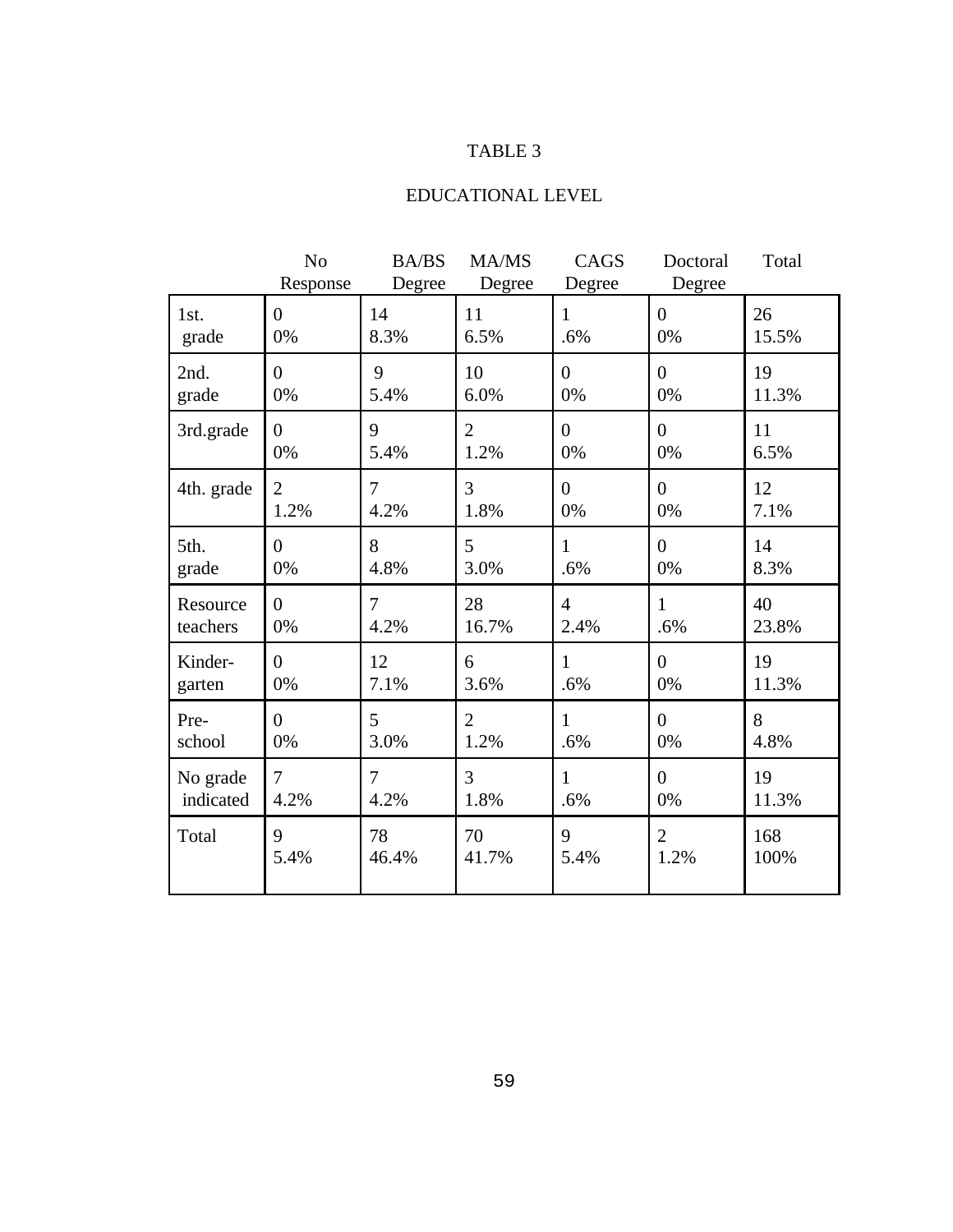educational level by their job assignment.

Teachers were asked to indicate their involvement in the following school decision making responsibilities or committees: site-based management team, department chairperson, testing committee, school curriculum development team, school textbook adoption committee, and school child study team. They were also provided with space to write in any additional school committee involvement. Responses were weighted with two points each assigned to: involvement with site-based management team, department chairperson, curriculum development team, and child study team. One point each was assigned to: involvement in the school testing committee, textbook adoption committee, and write-in committees. One hundred six teachers, 63.1% of the total group scored one to five points on the ten-point weighted scale. Twenty teachers (12%) scored six to ten points on the ten-point weighted scale. Twenty-five percent of the teachers indicated no involvement with committees or responsibilities. These data are shown in Table 4.

#### **Instrument**

The instrument developed in this study is the **Satisfaction with Participation in Decision Making Questionnaire (SPDMQ)**. This instrument has two parts. The first part (all **a** items) is a measure of teachers' desired level of participation in decision making. The second part (all **b** items) is a measure of teachers' perceived actual level of participation in decision making. The discrepancy between the two is a measure of the level of satisfaction with participation in decision making. The greater the discrepancy,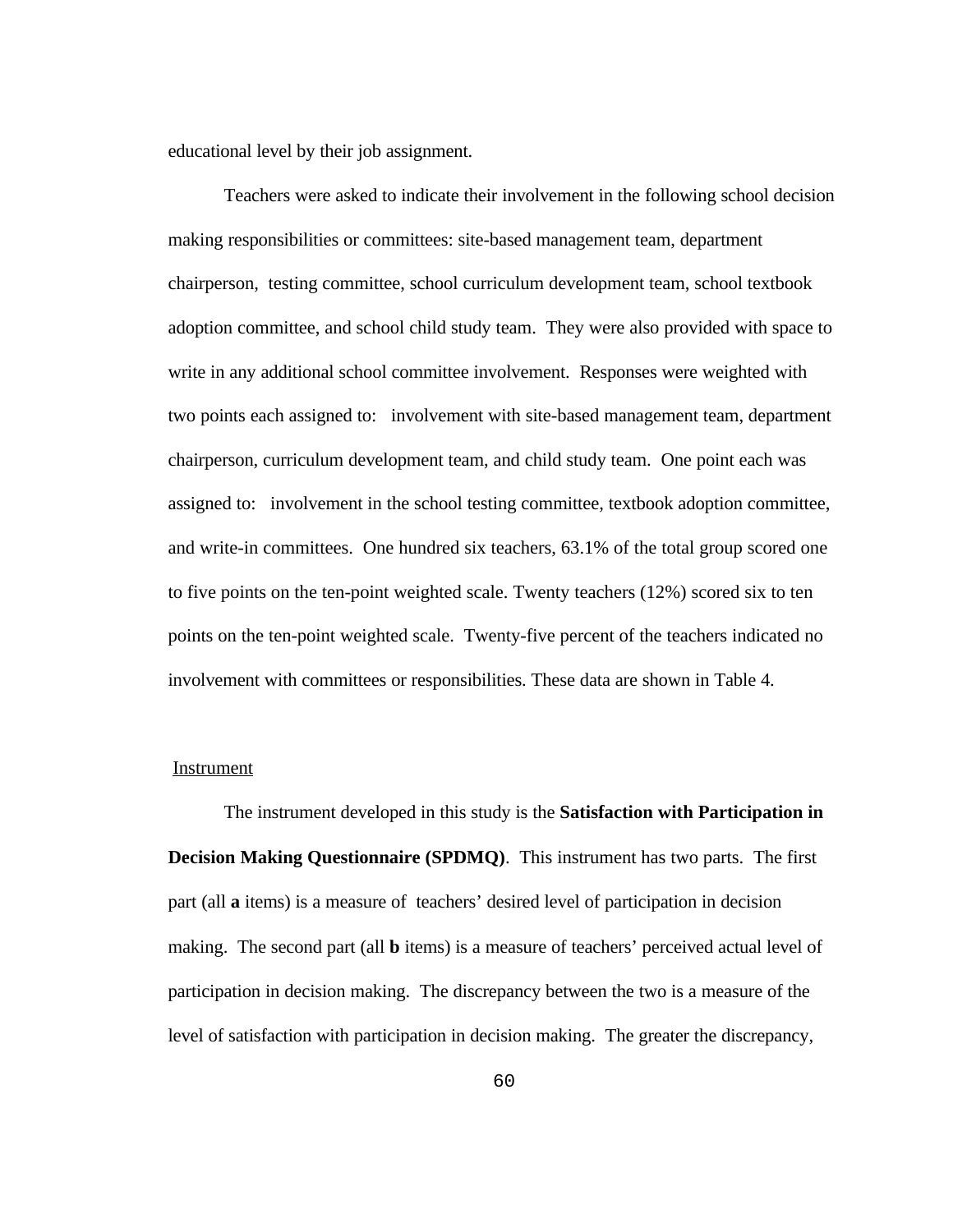#### TEACHER INVOLVEMENT IN SCHOOL COMMITTEES

| <b>Involvement Points</b> | Number of Teachers | Percent of Teachers |
|---------------------------|--------------------|---------------------|
|                           |                    |                     |
| $\mathbf{1}$              | 20                 | 11.9                |
| $\overline{2}$            | 29                 | 17.3                |
| 3                         | 17                 | 10.1                |
| $\overline{4}$            | 20                 | 11.9                |
| 5                         | 20                 | 11.9                |
| $\boldsymbol{6}$          | 8                  | 4.8                 |
| 7                         | 5                  | 3.0                 |
| 8                         | $\overline{2}$     | 1.2                 |
| 9                         | $\overline{4}$     | 2.4                 |
| 10                        | 1                  | .6                  |
| No Involvement            | 42                 | 25                  |

Distributed across SBM schools and NSBM schools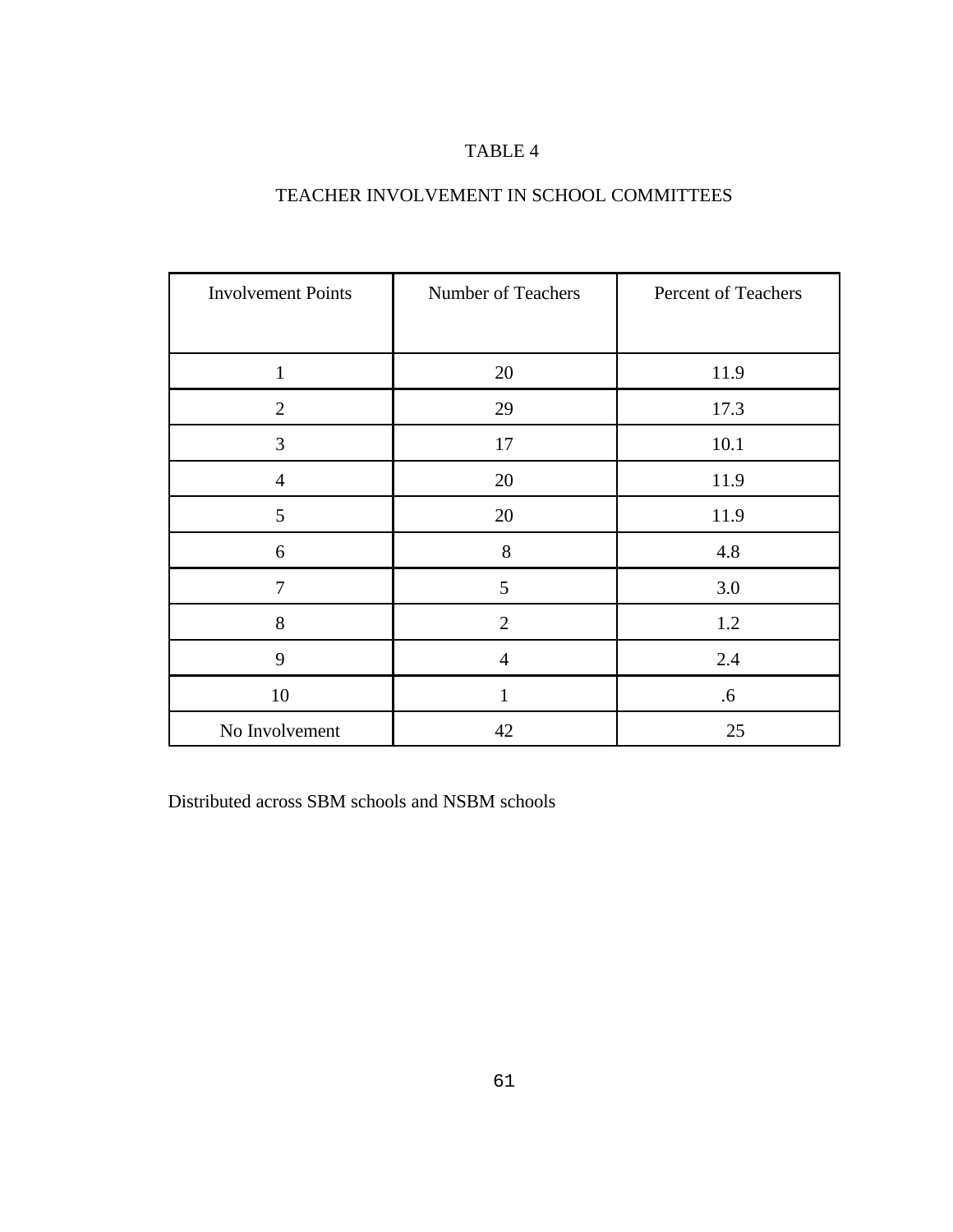the less the satisfaction with participation in decision making.

The instrument was designed using a five-point Likert scale with the following values: (1) Never; (2) Rarely; (3) Sometimes; (4) Often; (5) Always.

#### Development of the Instrument

The development of the instrument involved the following steps:

- 1. Reviewed the literature to identify the domains of teacher satisfaction with participation in decision making.
- 2. Created items in each domain.
- 3. Reviewed and revised items so that they clearly expressed an idea related to the domains. This step included asking other doctoral students, administrators, teachers, and the dissertation committee members to review the items created on the draft instrument.
- 4. Made revisions on the draft instrument based on feedback from fellow doctoral students, administrators, teachers, and dissertation committee members.
- 5. Administered the draft instrument to fellow doctoral students, administrators and teachers.
- 6. Made revisions to instrument based on feedback from the administration of the draft instrument.
- 7. Administered the new draft instrument to selected teachers and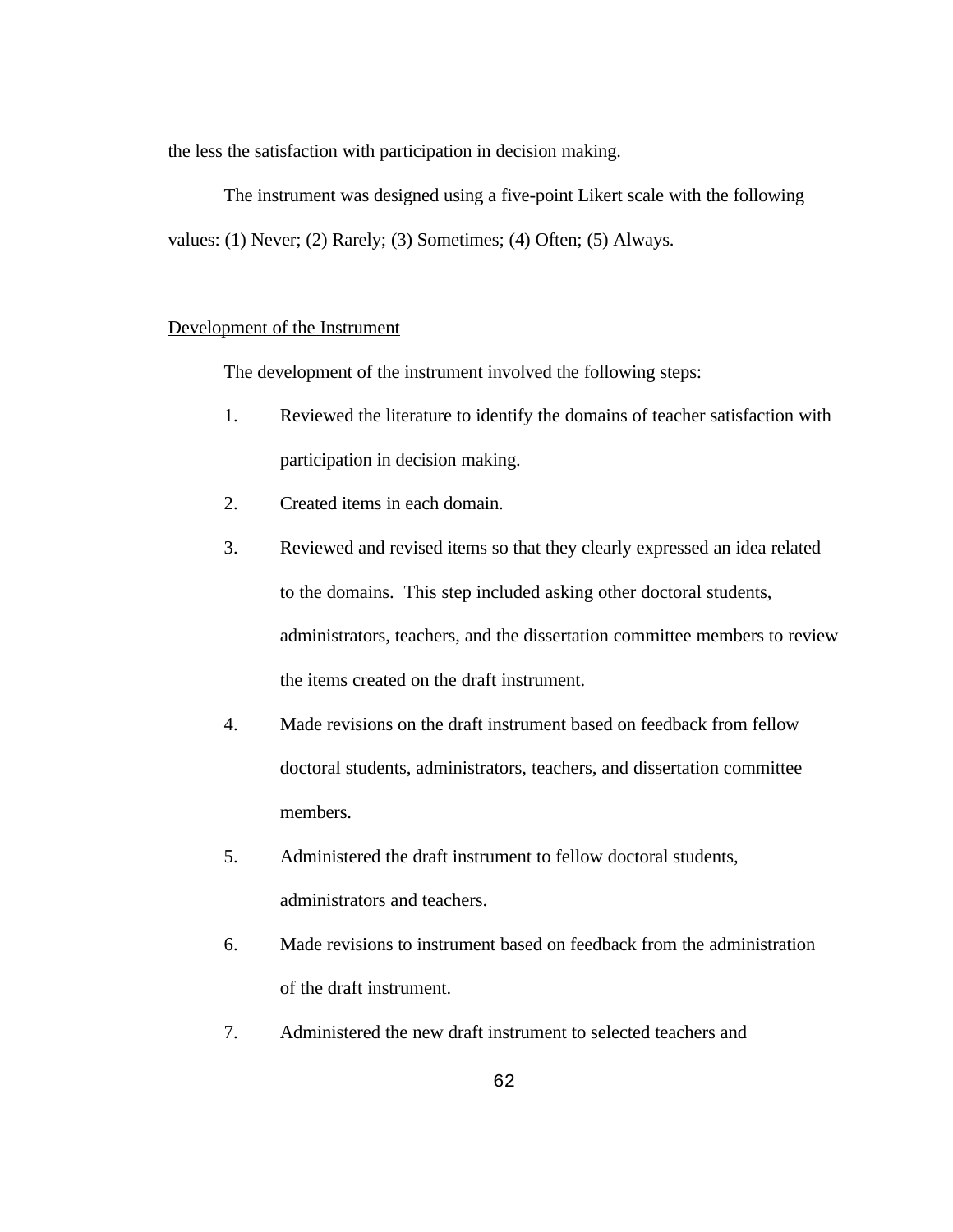administrators.

- 8. Made final revisions based on feedback from the selected teachers and administrators.
- 9. Presented final instrument for use.
- 10. Administered the final instrument to teachers in five elementary schools.

The first draft instrument was developed after a review and analysis of literature in the following areas: school/site-based management, teacher empowerment, participatory management, and shared decision making. This analysis resulted in the identification of domains consisting of issues that were formulated into items for inclusion in the draft instrument. Each item was phrased in terms of desired and actual levels of involvement. The four domains formulated were: (1) involvement in the operation of the school; (2) involvement in establishing curriculum and instructional techniques; (3) involvement in teacher development, evaluation, and work allocation; and (4) involvement in establishing student-teacher relationships. Each item on the instrument is connected to a particular domain of teacher involvement in school decision making. The domains and items identified thus are in Table 5: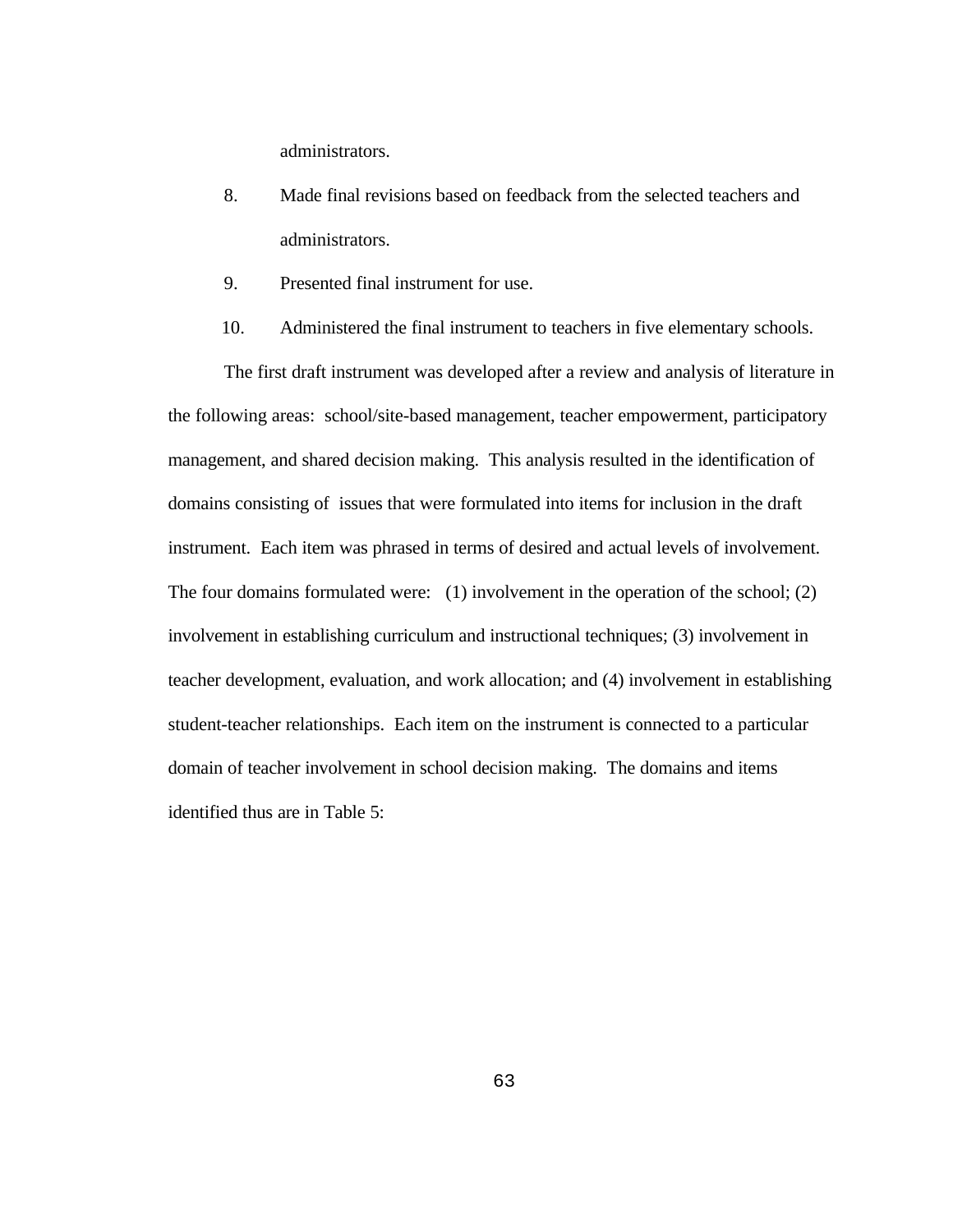### DOMAINS AND ITEMS ON THE SATISFACTION WITH PARTICIPATION IN DECISION MAKING QUESTIONNAIRE

## Involvement in the Operation of the School

| 1. a. | I want to be involved in the<br>planning of the use of school<br>facilities.                    | 1. b. | I am involved in the planning<br>of the use of school facilities.                    |
|-------|-------------------------------------------------------------------------------------------------|-------|--------------------------------------------------------------------------------------|
| 2. a. | I want to be involved in<br>establishing the budget for the<br>operation of the school.         | 2. b. | I am involved in establishing<br>the budget for the operation<br>of the school.      |
| 3. a. | I want to be involved in the<br>hiring of staff members new to<br>the school.                   | 3. h. | I am involved in the hiring<br>of staff members new to the<br>school.                |
| 4. a. | I want to be involved in<br>decisions about how to spend<br>my school's discretionary<br>funds. | 4. b. | I am involved in decisions<br>about how to spend my<br>school's discretionary funds. |
| 5. a. | I want to be involved in<br>developing the school's<br>master schedule.                         | 5. b. | I am involved in developing<br>the school's master schedule.                         |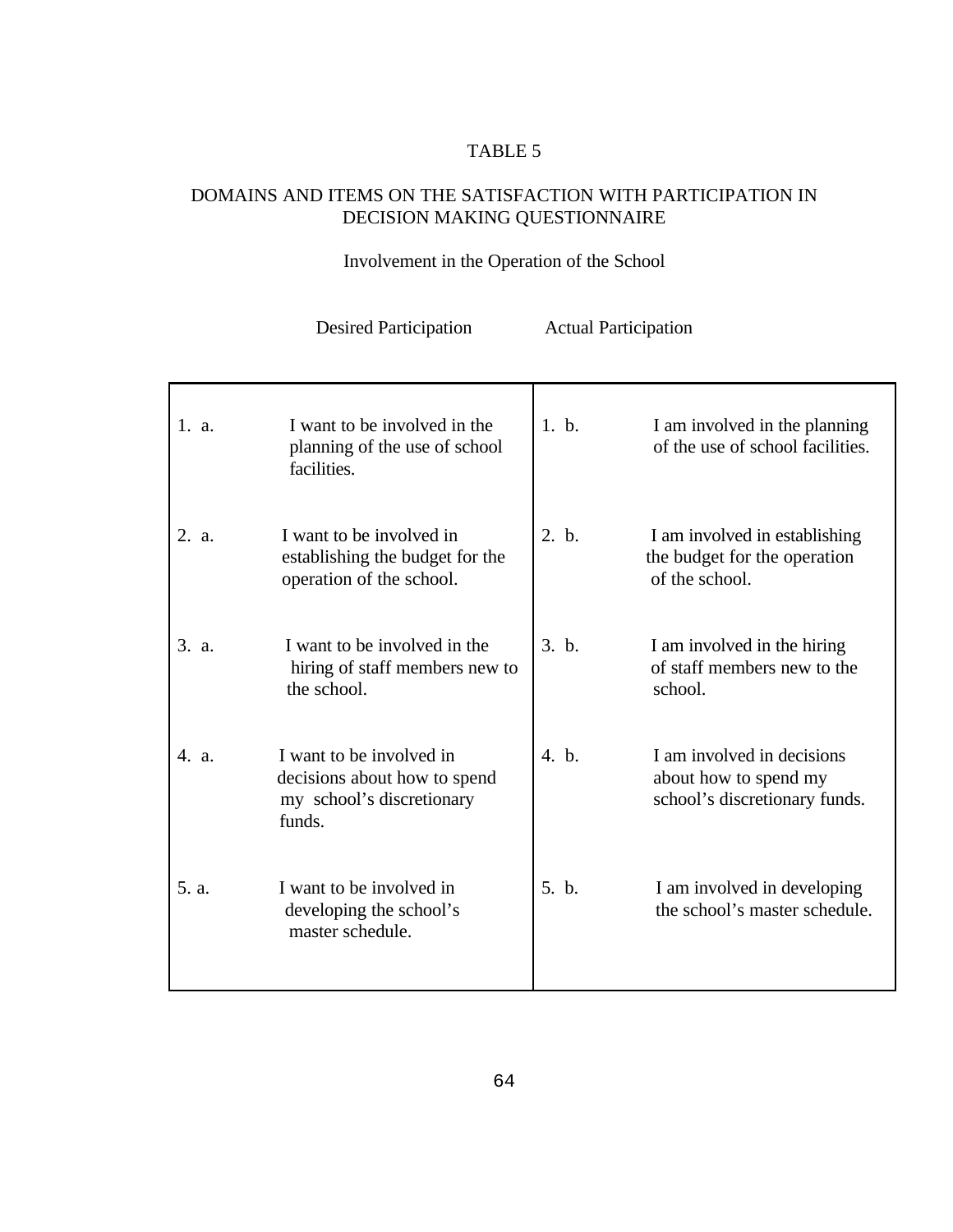#### TABLE 5 CONTINUED

#### Involvement in Establishing Curriculum and Instructional Techniques

| 6. a.  | I want to teach topics of my<br>choice that correlate with<br>the curriculum.                    | 6. h.  | I am allowed to teach topics<br>of my choice that correlate<br>with the curriculum.                    |
|--------|--------------------------------------------------------------------------------------------------|--------|--------------------------------------------------------------------------------------------------------|
| 7. a.  | I want to use the teaching<br>methods of my choice to meet<br>my students' educational<br>needs. | 7. b.  | I am allowed to use the<br>teaching methods of my<br>choice to meet my students'<br>educational needs. |
| 8. a.  | I want to have input in<br>establishing the school<br>curriculum.                                | 8. b.  | I am involved in establishing<br>the school curriculum.                                                |
| 9. a.  | I want to be involved in<br>selecting the textbooks used<br>in my classroom.                     | 9. b.  | I am involved in selecting the<br>textbooks used in my<br>classroom.                                   |
| 10. a. | I want to design my own<br>evaluation tools to report my<br>students' progress.                  | 10. b. | I am allowed to design my<br>own evaluation tool to report<br>my students' progress.                   |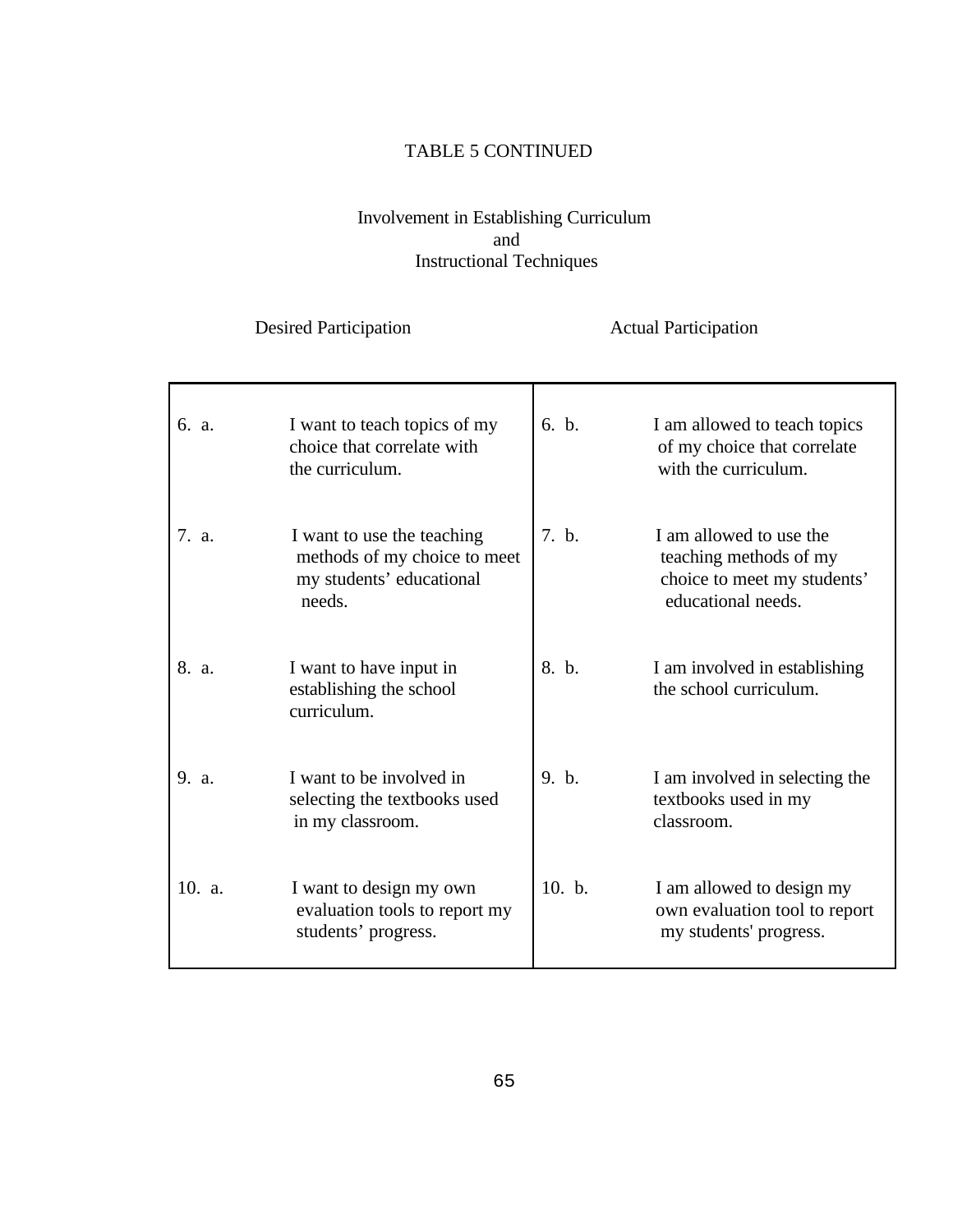### TABLE 5 CONTINUED

#### Involvement in Teacher Development, Evaluation, and Work Allocation

| 11. a. | I want to be involved in<br>deciding the school in which<br>I teach.                                      | 11. b. | I am involved in deciding the<br>school in which I teach.                                      |
|--------|-----------------------------------------------------------------------------------------------------------|--------|------------------------------------------------------------------------------------------------|
| 12. a. | I want to be involved in<br>selecting the students<br>assigned to my class.                               | 12. b. | I am involved in selecting the<br>students assigned to my class.                               |
| 13. a. | I want to decide the staff<br>development I receive.                                                      | 13. b. | I am allowed to select the staff<br>development I receive.                                     |
| 14. a. | I want to be involved in<br>selecting the evaluation<br>instrument used to measure<br>my job performance. | 14. b. | I am involved in selecting the<br>evaluation instrument used to<br>measure my job performance. |
| 15. a. | I want to select the subject(s)<br>or grade level(s) that I teach.                                        | 15. b. | I am allowed to select the<br>subject(s) or grade levels<br>that I teach.                      |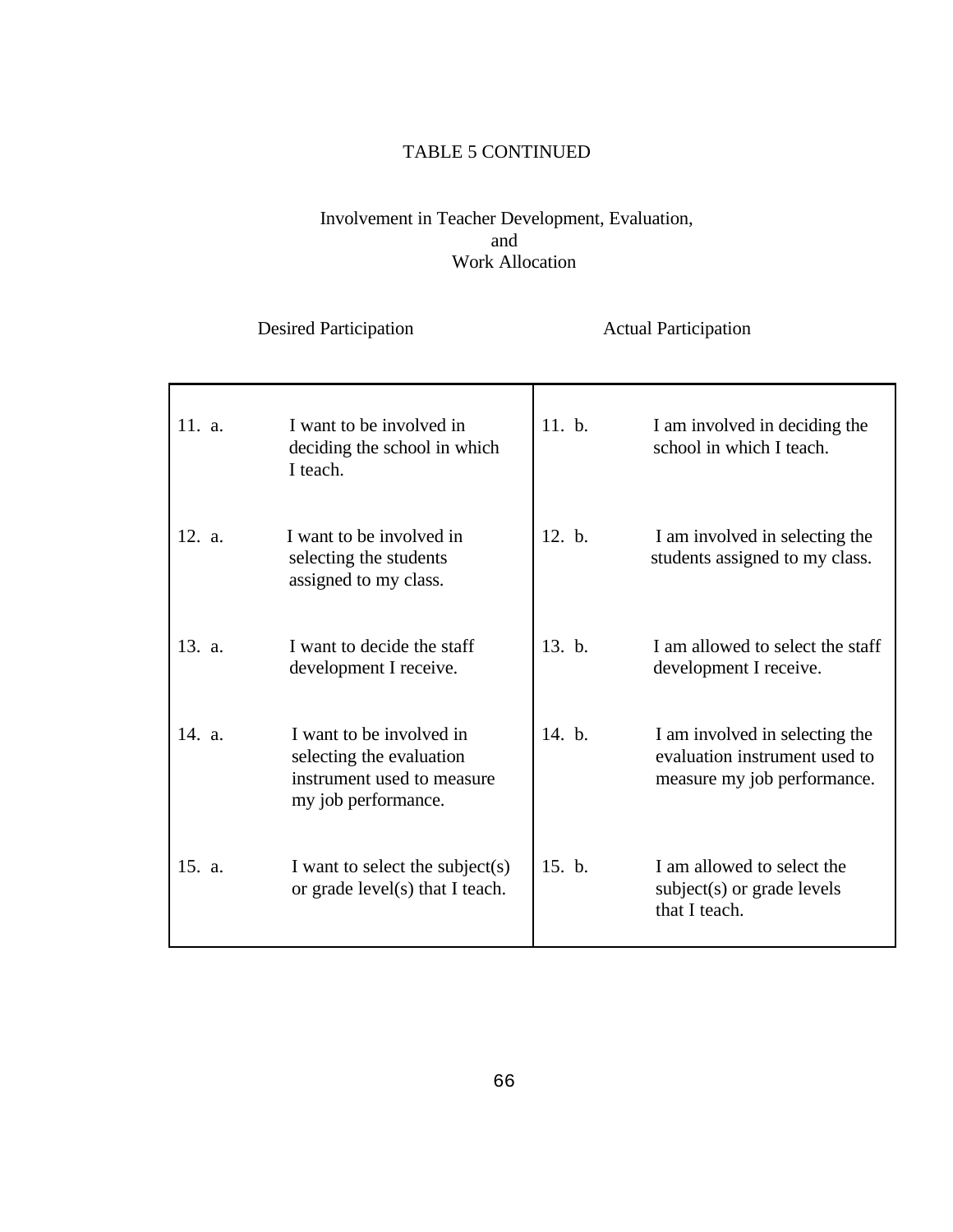## TABLE 5 CONTINUED

# Involvement in Establishing Student-Teacher Relationships

| 16. a. | I want to be involved in<br>establishing grading<br>policies.                                                         | 16. b. | I am involved in<br>establishing grading<br>policies for my school.                                    |
|--------|-----------------------------------------------------------------------------------------------------------------------|--------|--------------------------------------------------------------------------------------------------------|
| 17. a. | I want to be involved in<br>establishing student discipline<br>codes.                                                 | 17. b. | I am involved in<br>establishing students<br>discipline codes.                                         |
| 18. a. | I want to be informed of any<br>specific problems of students<br>assigned to my class.                                | 18. b. | I am informed of any specific<br>problems of students<br>assigned to my class.                         |
| 19. a. | I want to be involved in the<br>selection of my students who<br>need to receive special<br>instruction or assistance. | 19. b. | I am involved in selecting my<br>students who need to receive<br>special instruction or<br>assistance. |
| 20. a. | I want to be allowed to<br>temporarily remove problem<br>students from my classroom.                                  | 20. b. | I am allowed to temporarily<br>remove problem students from<br>my classroom.                           |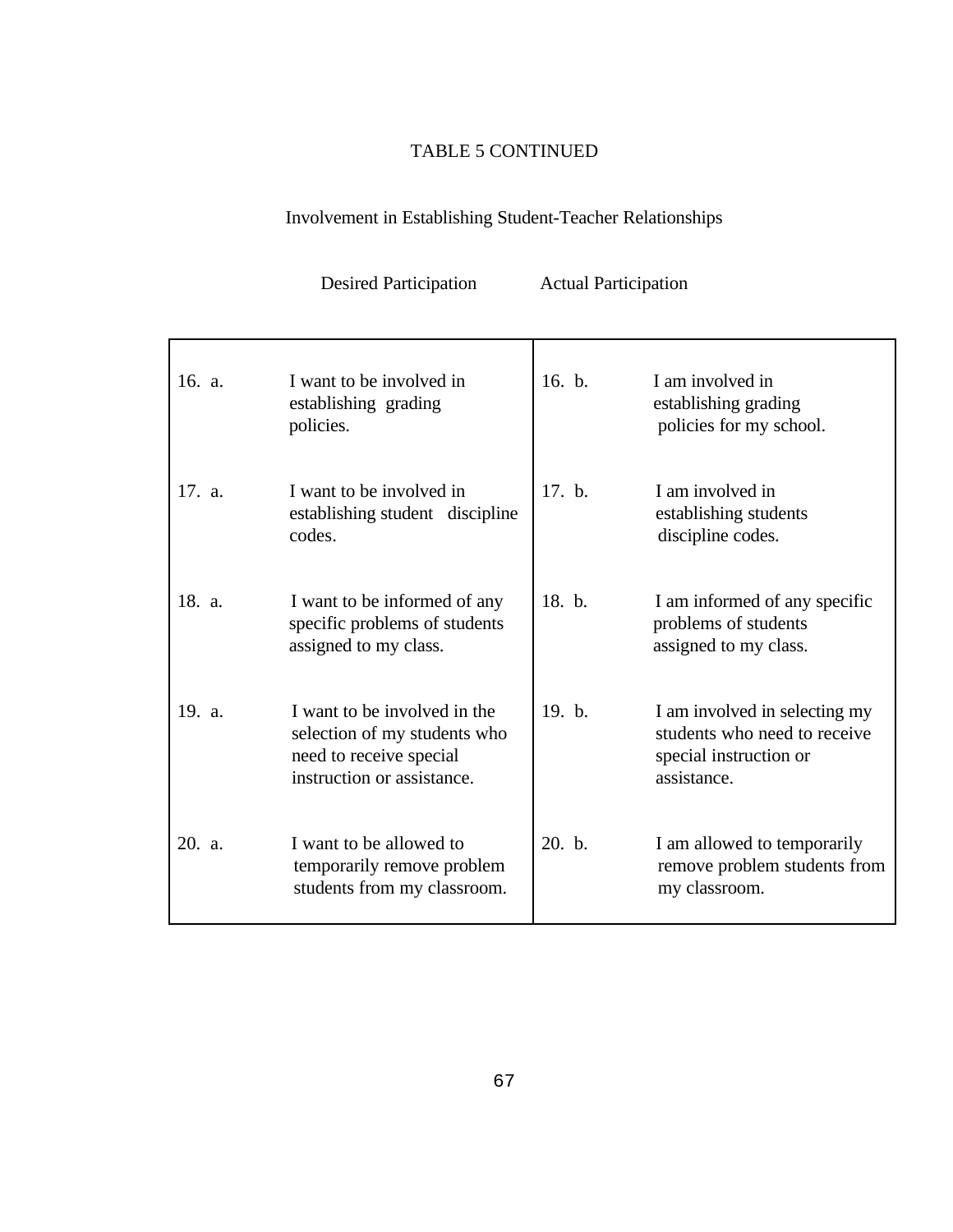#### Validity

Several steps were taken to establish the content and construct validity of the instrument, as described below.

Content and Construct Validity. The degree to which a measure relates to other variables as expected within a system of theoretical relationships is content validity (Babbie, 1992). The degree to which an instrument measures an intended hypothetical construct which explains behavior is construct validity (Gay, 1987). A review of the draft instrument by fellow doctoral students, administrators, teachers, and other educators, was the first attempt to address content and construct validity (See Table  $6$ ). The first step was to discuss the four domains selected to see if they were representative of areas of interest in education where teachers wanted to have involvement in school decision making. The questions under each domain were discussed to see if they were clearly related. These steps provided adequate expert judgement on how well the items represented the domains associated with teachers' satisfaction in decision making. Doctoral students, administrators, teachers, and other educators, were given an opportunity to write comments about the instrument including their opinions on questions that were unclear or had double meanings, questions that were unnecessary, and questions that should be added. Based on this phase of the instrument development, revisions were made and the revised version of the instrument was compiled for the second draft test.

The second draft test was useful in identifying problems that teachers may have in interpreting and answering questions. The instrument was administered to 15 randomly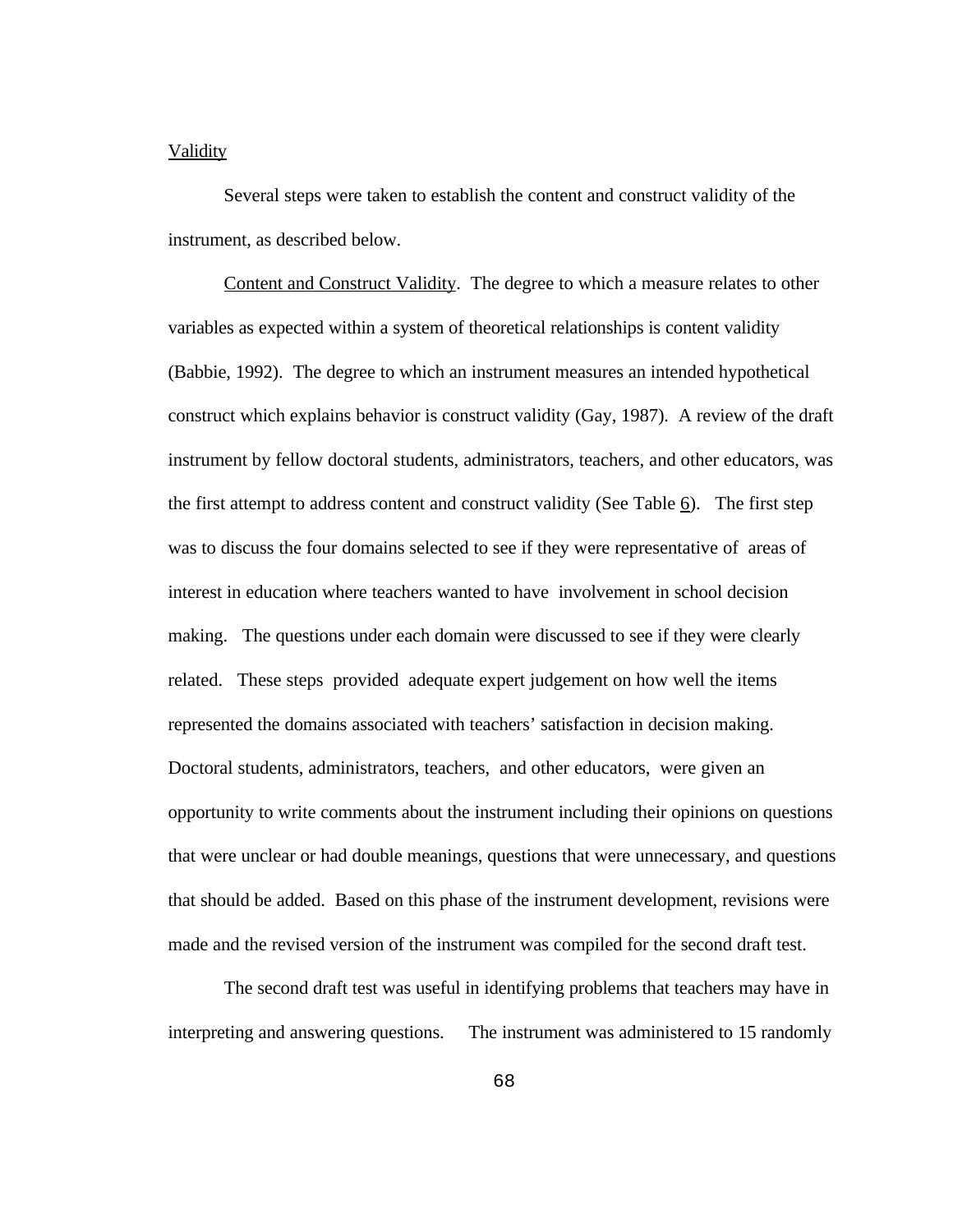## CONTENT MATRIX

| Survey Item                                                                                         | Literature<br>Review                                                                                                                                                       | Doctoral<br><b>Students</b><br>Responses | Administrators<br>Responses    | Teachers<br>Responses          |
|-----------------------------------------------------------------------------------------------------|----------------------------------------------------------------------------------------------------------------------------------------------------------------------------|------------------------------------------|--------------------------------|--------------------------------|
| 1. I want to be<br>involved in the<br>planning of the<br>use of school<br>facilities.               | Clune & White,<br>1988<br>Bacharach,<br>Bauer, & Shedd,<br>1986                                                                                                            | supportive of<br>this question           | supportive of<br>this question | supportive of<br>this question |
| 2. I want to be<br>involved in<br>establishing the<br>budget for the<br>operation of the<br>school. | Clune & White,<br>1988<br>Bacharach,<br>Bauer, & Shedd,<br>1986<br>Maeroff, 1988<br>Sickler, 1988                                                                          | supportive of the<br>question            | supportive of the<br>question  | supportive of the<br>question  |
| 3. I want to be<br>involved in the<br>hiring of staff<br>members new to<br>my school.               | Clune & White,<br>1988<br>Bacharach,<br>Bauer, & Shedd,<br>1986<br>Maeroff, 1988<br><b>Lindle</b> , 1996<br>Casner-Lotto,<br>1988<br><b>Turner</b> , 1987<br>Sickler, 1988 | supportive of the<br>question            | supportive of the<br>question  | supportive of the<br>question  |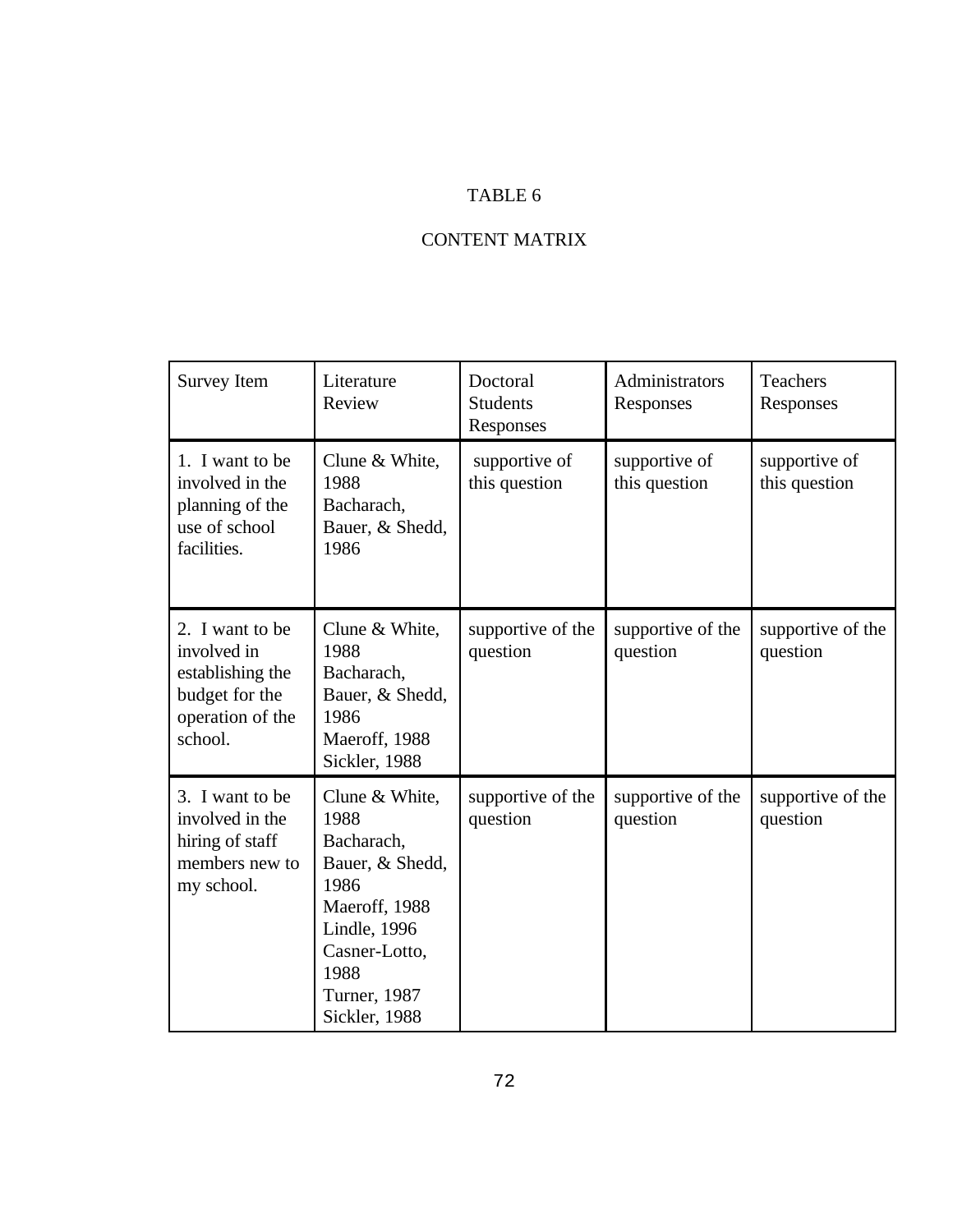| 4. I want to be<br>involved in<br>decisions about<br>how to spend<br>my school's<br>discretionary<br>funds.  | Clune & White,<br>1988<br>Bacharach,<br>Bauer, & Shedd,<br>1986<br>Maeroff, 1988<br>Sickler, 1988                                                                         | supportive of the<br>question | supportive of the<br>question | supportive of the<br>question |
|--------------------------------------------------------------------------------------------------------------|---------------------------------------------------------------------------------------------------------------------------------------------------------------------------|-------------------------------|-------------------------------|-------------------------------|
| 5. I want to be<br>involved in<br>developing my<br>school's master<br>schedule.                              | Clune & White,<br>1988<br><b>Lindle</b> , 1996<br>Casner-Lotto,<br>1988                                                                                                   | supportive of the<br>question | supportive of the<br>question | supportive of the<br>question |
| 6. I want to<br>teach topics of<br>my choice that<br>correlate with<br>the curriculum                        | Wohlstetter,<br>1995<br>Clune & White,<br>1988<br>Bacharach,<br>Bauer, & Shedd,<br>1986<br><b>Turner</b> , 1987<br>Sickler, 1988                                          | supportive of the<br>question | supportive of the<br>question | supportive of the<br>question |
| 7. I want to use<br>the teaching<br>methods of my<br>choice to meet<br>my student's<br>educational<br>needs. | Wohlstetter,<br>1995<br>Clune & White,<br>1988<br>Bacharach,<br>Bauer & Shedd,<br>1986<br>Maeroff, 1988<br><b>Lindle</b> , 1996<br>Casner-Lotto,<br>1988<br>Sickler, 1988 | supportive of the<br>question | supportive of the<br>question | supportive of the<br>question |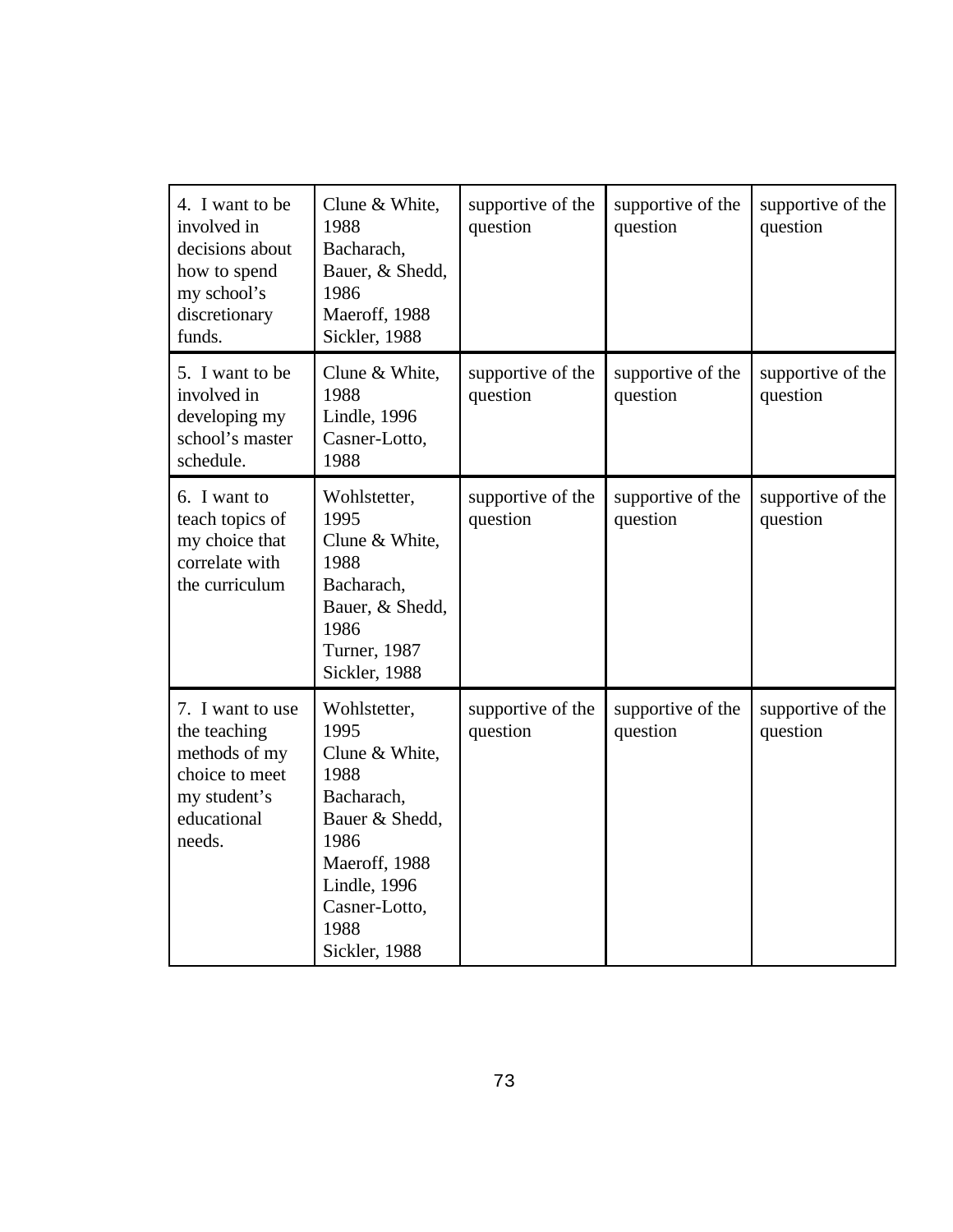| 8. I want to<br>have input in<br>establishing the<br>school<br>curriculum.                   | Wohlstetter,<br>1995<br>Clune & White,<br>1988<br>Maeroff, 1988<br>Casner-Lotto,<br>1988<br><b>Lindle</b> , 1996<br>Smylie, 1994<br>Turner 1987<br>Sickler, 1988 | supportive of the<br>question | supportive of the<br>question | supportive of the<br>question |
|----------------------------------------------------------------------------------------------|------------------------------------------------------------------------------------------------------------------------------------------------------------------|-------------------------------|-------------------------------|-------------------------------|
| 9. I want to be<br>involved in<br>selecting<br>textbooks used<br>in my classroom.            | Clune & White,<br>1988<br>Turner, 1987<br>Sickler, 1988                                                                                                          | supportive of the<br>question | supportive of the<br>question | supportive of the<br>question |
| 10. I want to<br>design my own<br>evaluation tools<br>to report my<br>student's<br>progress. | Clune & White,<br>1988<br>Maeroff, 1988<br>Bacharach,<br>Bauer, & Shedd,<br>1986<br>Romanish, 1990<br><b>Turner</b> , 1987                                       | supportive of the<br>question | supportive of the<br>question | supportive of the<br>question |
| 11. I want to be<br>involved in<br>deciding the<br>school in which I<br>teach.               | Bacharach,<br>Bauer, & Shedd,<br>1986                                                                                                                            | supportive of the<br>question | supportive of the<br>question | supportive of the<br>question |
| 12. I want to be<br>involved in<br>selecting<br>students<br>assigned to my<br>class.         | Maeroff, 1988<br><b>Lindle</b> , 1996<br>Sickler, 1988                                                                                                           | supportive of the<br>question | supportive of the<br>question | supportive of the<br>question |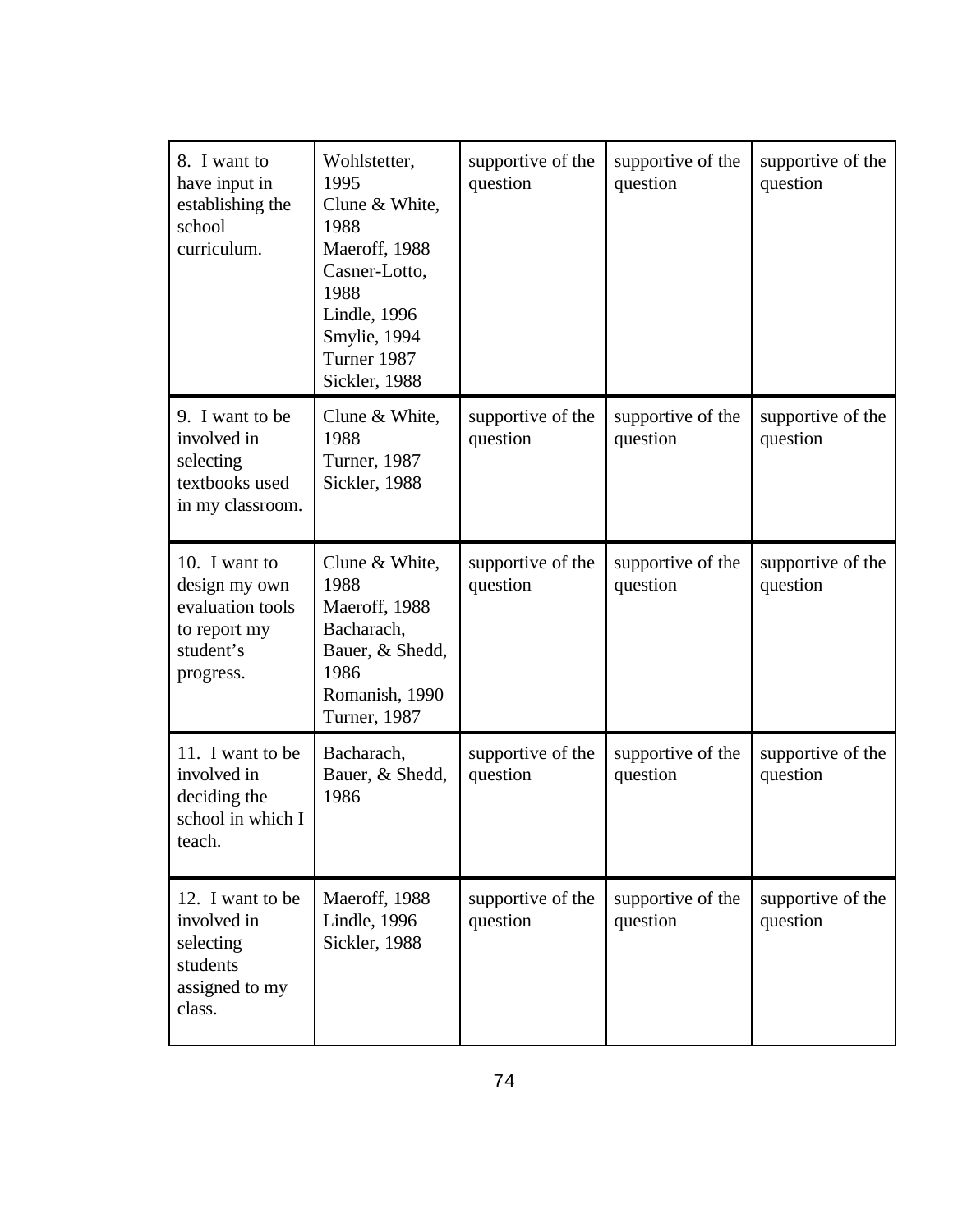| 13. I want to<br>decide the staff<br>development I<br>receive.                                                         | Maeroff, 1988<br>Bacharach,<br>Bauer, & Shedd,<br>1986<br>Maeroff, 1988<br>Casner-Lotto,<br>1988<br><b>Turner</b> , 1987<br>Sickler, 1988 | supportive of the<br>question | supportive of the<br>question | supportive of the<br>question |
|------------------------------------------------------------------------------------------------------------------------|-------------------------------------------------------------------------------------------------------------------------------------------|-------------------------------|-------------------------------|-------------------------------|
| 14. I want to be<br>involved in<br>selecting the<br>evaluation<br>instrument used<br>to measure my<br>job performance. | Bacharach,<br>Bauer, & Shedd,<br>1986<br>Maeroff, 1988<br>Turner, 1987                                                                    | supportive of the<br>question | supportive of the<br>question | supportive of the<br>question |
| 15. I want to<br>select the subject<br>(s) or grade level<br>(s) that I teach.                                         | Bacharach,<br>Bauer, & Shedd,<br>1986<br>Sickler, 1988                                                                                    | supportive of the<br>question | supportive of the<br>question | supportive of the<br>question |
| 16. I want to be<br>involved in<br>establishing<br>grading policies<br>for my school.                                  | Bacharach,<br>Bauer, & Shedd,<br>1986<br>Maeroff, 1988                                                                                    | supportive of the<br>question | supportive of the<br>question | supportive of the<br>question |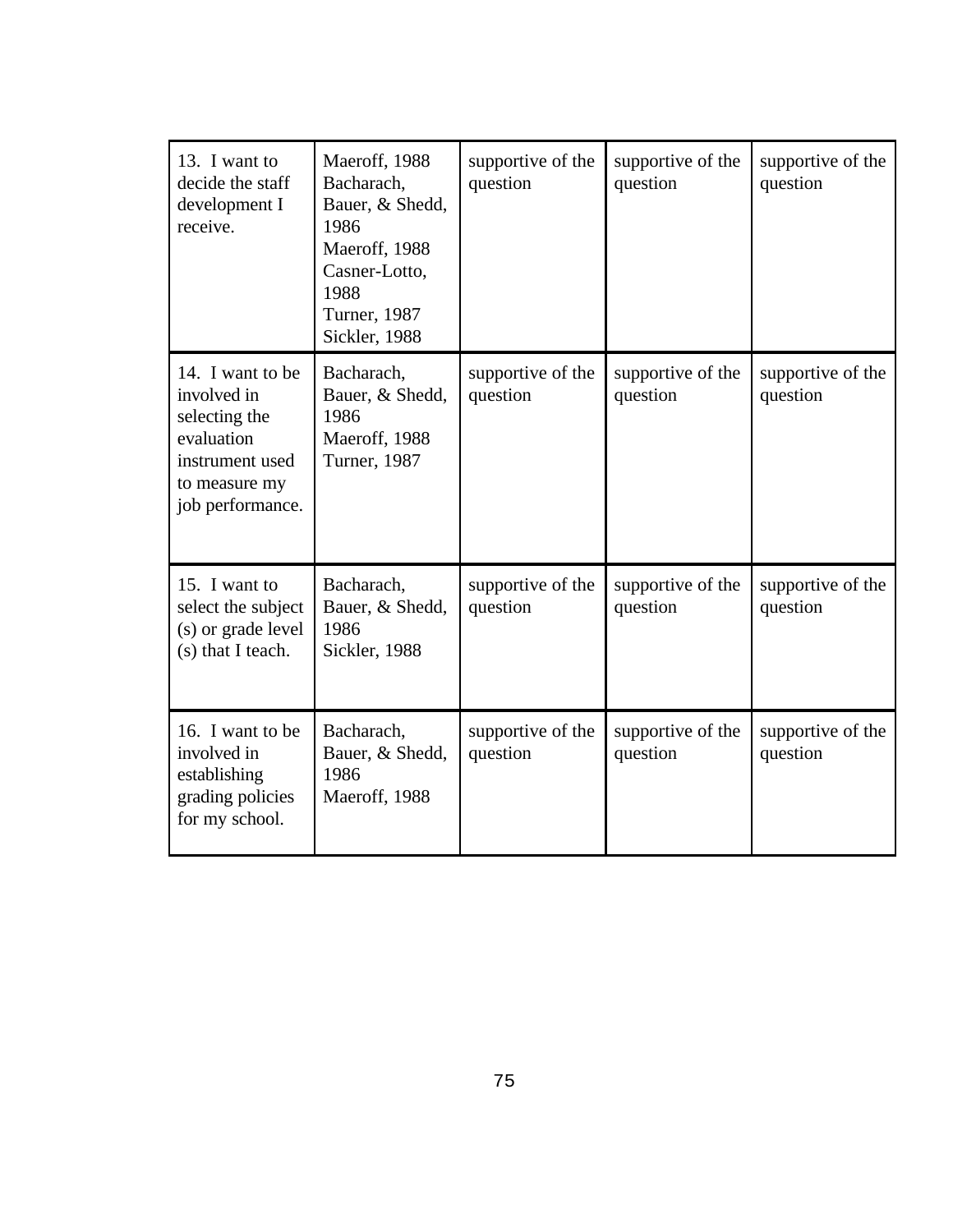| 17. I want to be<br>involved in<br>establishing<br>students<br>discipline codes.                                        | Maeroff, 1988<br>Bacharach,<br>Bauer, &<br>Shedd, 1986<br><b>Lindle</b> , 1996<br>Casner-Lotto,<br>1988<br>Turner, 1987<br>Sickler, 1988 | supportive of the<br>question | supportive of the<br>question | supportive of the<br>question |
|-------------------------------------------------------------------------------------------------------------------------|------------------------------------------------------------------------------------------------------------------------------------------|-------------------------------|-------------------------------|-------------------------------|
| 18. I want to be<br>informed of any<br>specific<br>problems of<br>students<br>assigned to my<br>class.                  | Elliott, 1996<br>Lerner, 1993<br><b>Martin</b> , 1998                                                                                    | supportive of the<br>question | supportive of the<br>question | supportive of the<br>question |
| 19. I want to be<br>involved in the<br>selection of my<br>students who<br>need to special<br>training or<br>assistance. | Maeroff, 1988<br>Lerner, 1993<br>Elliott, 1996<br><b>Webber</b> , 1998<br><b>Martin</b> , 1998                                           | supportive of the<br>question | supportive of the<br>question | supportive of the<br>question |
| 20. I want to be<br>allowed to<br>temporarily<br>remove problem<br>students from<br>my classroom.                       | Lindle, 1996                                                                                                                             | supportive of the<br>question | supportive of the<br>question | supportive of the<br>question |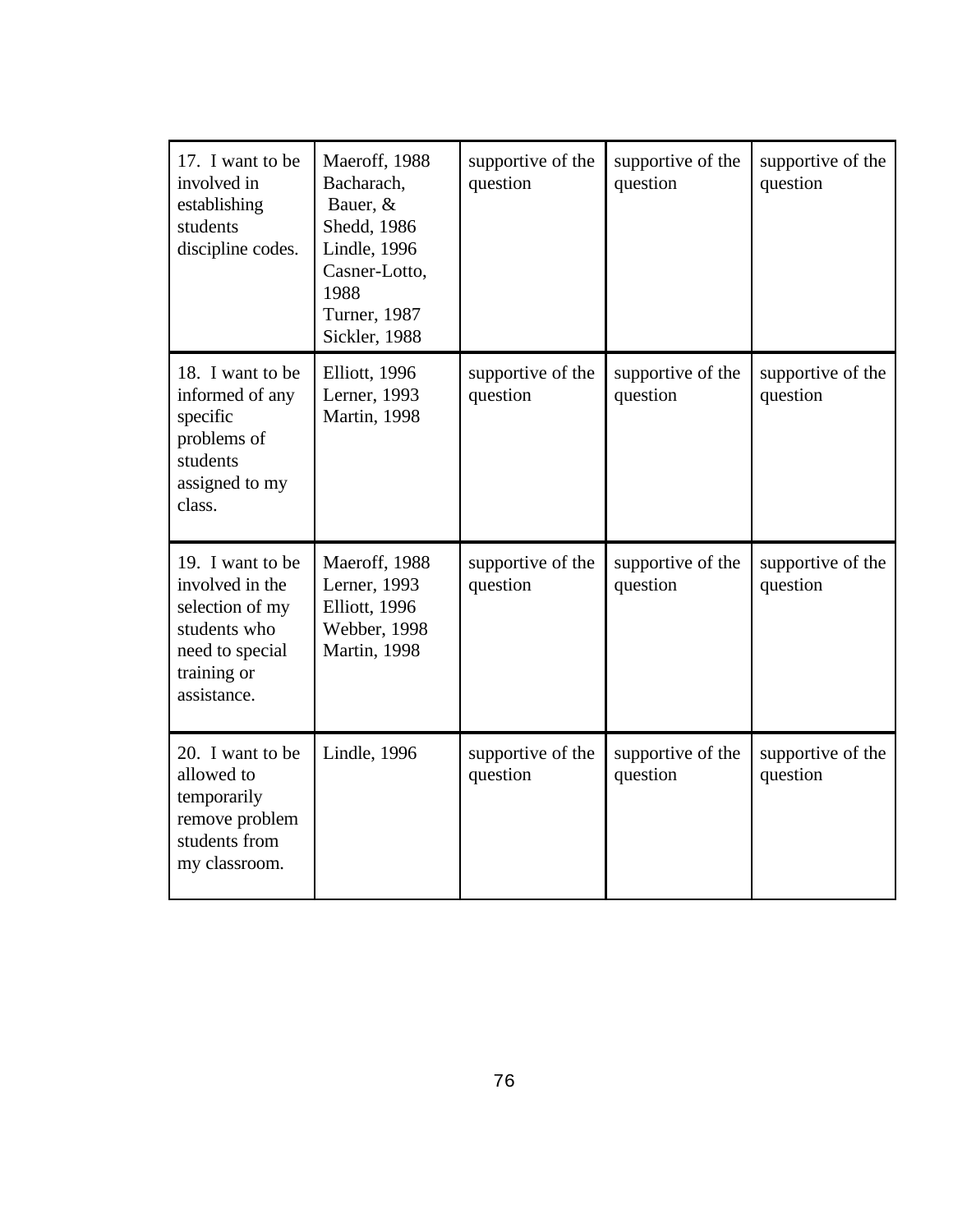selected teachers from an elementary school that was not included in the selected population. These teachers were asked to complete the instrument and record the amount of time needed for its completion. They were also asked to offer suggestions that would strengthen the instrument. The results of the administration of the second draft instrument were useful in assuring that the domains were representative of areas of interest where teachers wanted involvement in school decision making. Furthermore, the results were useful in making the question's more teacher friendly. Also, the time for completion of the instrument was determined by establishing a mean score. Based on this phase of the instrument development, further revisions were made, and the third draft instrument was completed.

The third draft instrument was administered to fellow doctoral students. The results of this final draft test were useful in further identifying problems teachers may have in interpreting and answering questions. In addition, an estimate of the time needed for administration of the instrument was determined. The final instrument contained 20 questions which fell into four domains, with five questions in each domain. Each question measures a desired level of involvement and a perceived actual level of involvement in school decision making. (See Appendix A).

#### **Scoring Procedures**

There were 20 two-part items and four domains included in the final draft of the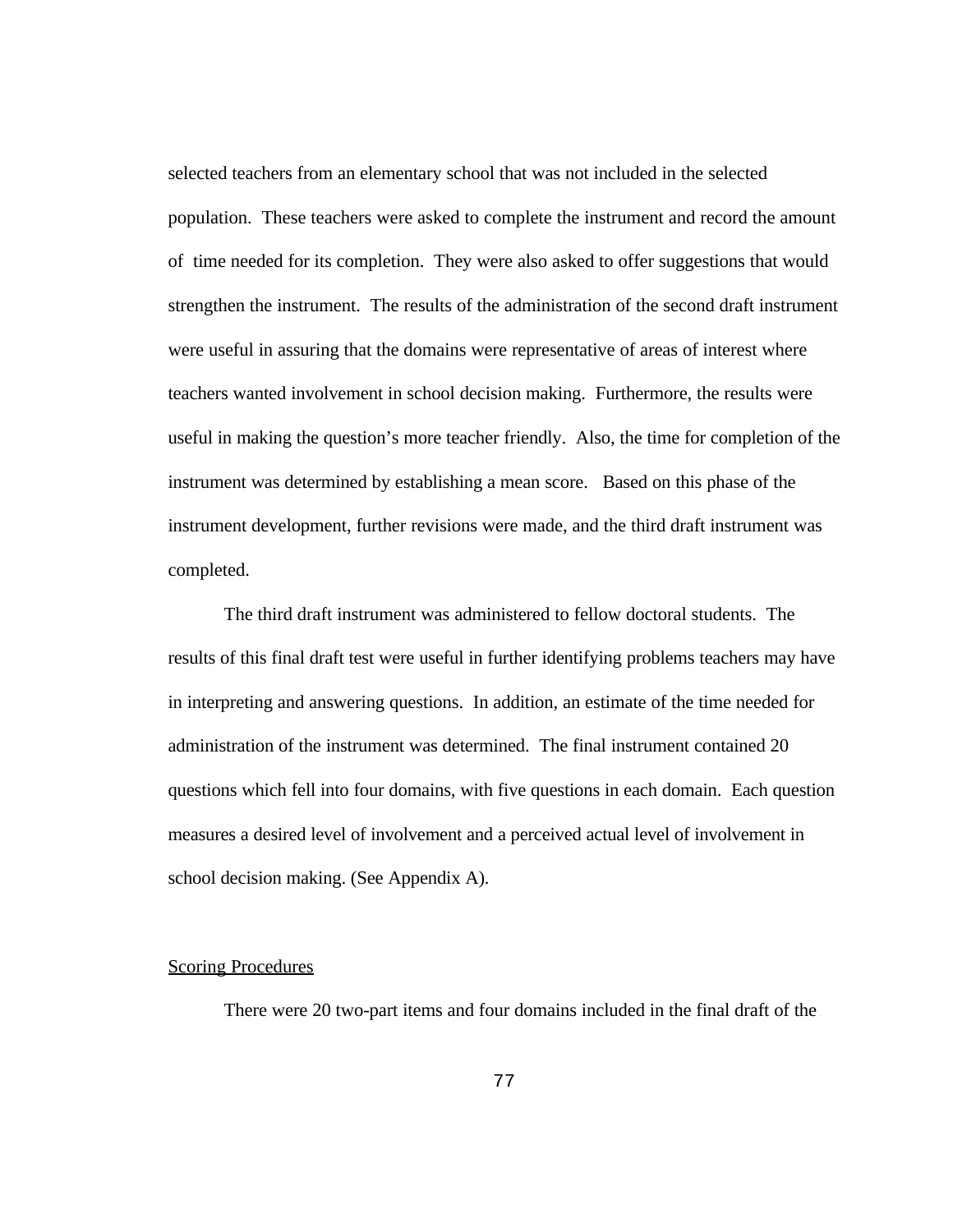instrument. Each of the four domains contained 5 two-part items. Part "a" of each item asked teachers about their desired level of involvement and part "b" of each item asked teachers about their perceived actual level involvement in school decision making.

In order to determine teachers' satisfaction with involvement in each of the four domains teachers' responses to the five items in each domain were subjected to the discrepancy equation: *Difference (a-b) =Satisfaction*. For example, a response of "4" on item (1a) and a response of "2" on (1b) results in a discrepancy score of "-2." Likewise, a response of "2" on item (1a) and a response by the same teacher of "5" on item (1b) would result in a discrepancy score of "+3." A negative discrepancy score on an item suggests that the teacher wants to have more involvement. The closer to "0", the higher the teacher's satisfaction. Zero indicates the highest degree of satisfaction.

The domain discrepancy score for each teacher was computed by summing the five discrepancy scores for each domain. As a result, each teacher had four domain discrepancy scores. These scores, in turn, were summed to determine overall satisfaction.

In addition to determining discrepancy scores, total scores for desired and actual involvement scores were the sums of all "a" items. All " b" items were summed to produce totals for actual involvement.

#### **Reliability**

 Reliability is the degree to which test scores are free from errors of measurement (Drummond, 1996). The reliability of the **Satisfaction with Participation in Decision**